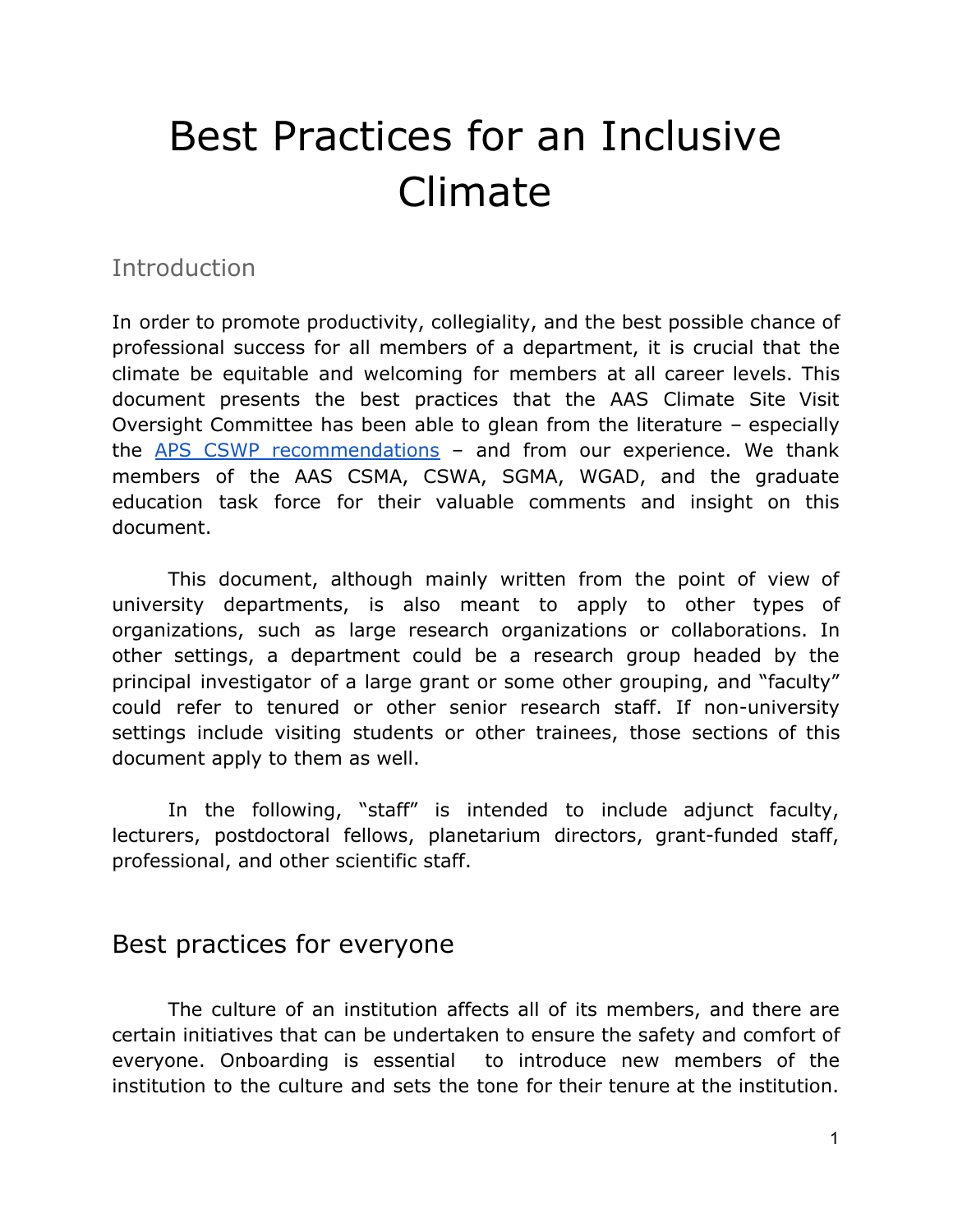Newcomers will only feel welcome if members of the department are actively welcoming.

Administrative staff are a part of the institutional culture yet are often overlooked in discussions about equity and inclusion. It is important to consider their needs when drafting policy and attempting to create an inclusive culture. The following are recommendations that can be applied across the institution for all members.

Communicate to everyone in the department why climate issues are important and how a welcoming and mutually supportive environment helps the department recruit diverse, high-quality students. In turn, an inclusive environment enables the success of students and faculty. The entire faculty, staff, and student body play a part in determining the atmosphere in the department, and everyone in the department needs to realize the importance of professional behavior at all social events, as well as in professional settings. Individuals need to be encouraged to take responsibility for their actions.

Be prepared for and welcome change. Change often means progress, and progress is one of the great reasons to strive for diversity. Different people with different backgrounds will have different styles. These different ideas will change your department for the better and make it more attractive to people at all career levels. Embracing diversity, in all its forms, and striving to build a healthy, inclusive climate may mean change. This change will allow for integrating different people with different backgrounds, styles and ideas. The climate you create and foster will make your department more attractive to students and faculty at all levels.

Develop clear policies for paid parental leave, dependent care leave, and other medical-related leave for all faculty, staff, and graduate students. Policies should be disseminated to every individual in the organization so they understand they are entitled to such leave; they should not be asked whether they have dependents. As needed, enhance policies offered by the broader institution to bring all individuals to a consistent level. We recommend, for example, at least a semester's leave from teaching. A one-year delay of time requirements for tenure (for faculty) or time to degree (for graduate students) upon birth, adoption of a child, disability, gender transition care, or other life events covered by the Family and Medical Leave Act of 1993 (FMLA) should be available at the option of the department member. Ensure organization-provided healthcare covers gender transition healthcare for trans people. Faculty and external evaluators should be advised not to count the delay time in evaluating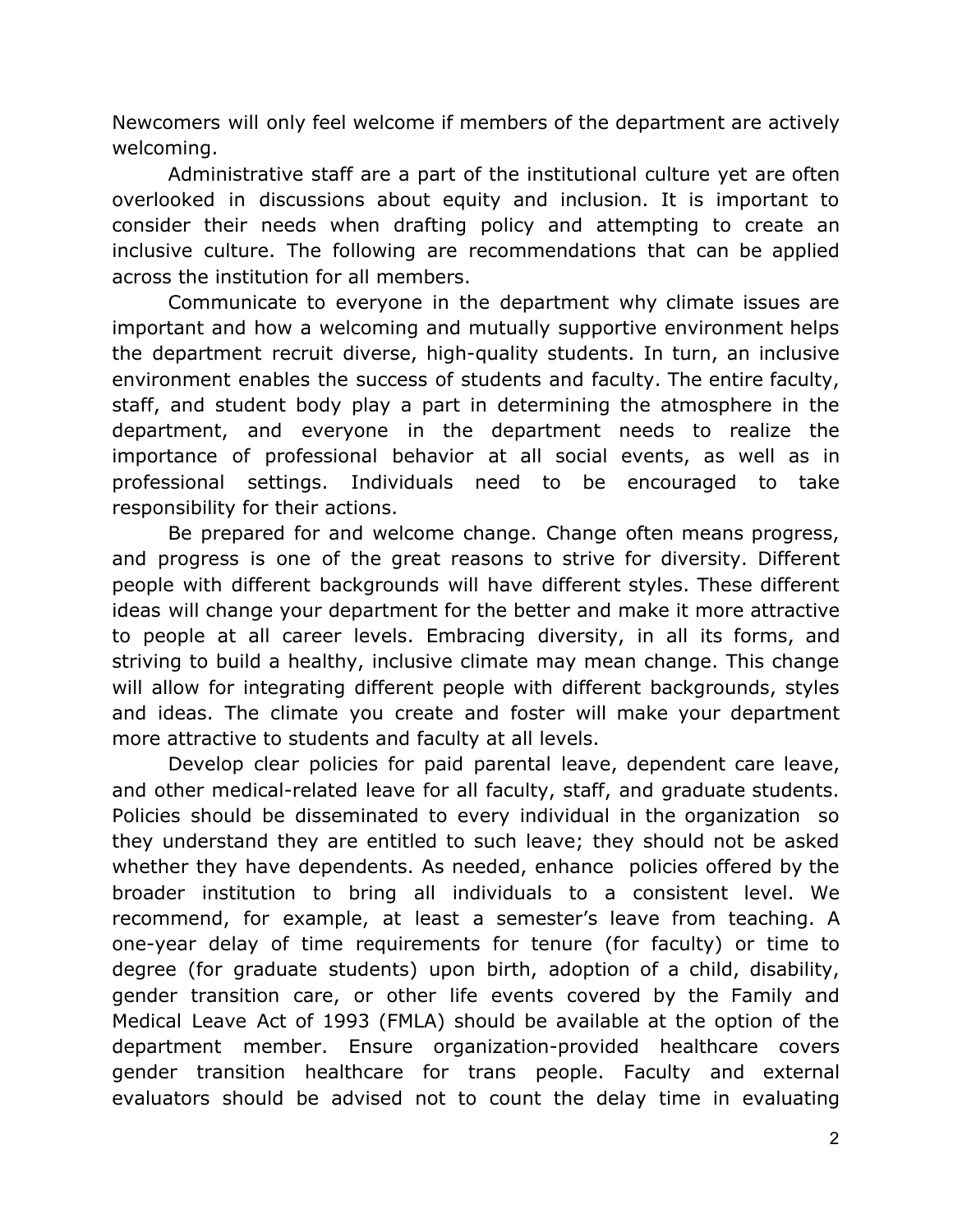accomplishments. Postdocs and other grant-funded staff should be offered the same benefits as faculty; this may require supplemental funding from the institution, for example to extend the term of a postdoc appointment.

Create a welcoming environment and facilitate integration of new department members, at all career levels. Establish orientation programs for new members at each level, and educate more senior personnel who will be their colleagues. At this time, provide resources, including lists of contacts should any issues arise (whom to ask about health care, whom to report to in the event something bad happens, like harassment). Clearly define expectations. Include new research personnel in group grants and local collaborations, where appropriate. Consider establishing and publicizing community values, and ensure organization members and visitors are briefed on and agree to abide by these behavior expectations (e.g., KICP's recent adoption of [community values](http://kicp.uchicago.edu/about/diversity.html) and [visitor expectations\)](http://kicp.uchicago.edu/visitors/application.php).

Provide newcomers with networking opportunities inside and outside the department. Members of marginalized groups are often relatively isolated in a nearly homogeneous discipline. Establish a cultural practice of making new additions feel included, including tenured faculty. Pay special attention to postdocs, who may be prone to isolation. Monitor satisfaction with the climate of the department and academic or career progress, and provide constructive feedback and evaluation to all department members. Develop and maintain email distribution lists for students, postdocs, researchers, faculty, and other members of the organization.

Strive for transparency in organizational governance by developing clear written procedures, especially where they concern advancement in the profession: progress to the degree for students, support for postdocs and researchers, tenure and promotion for faculty members. One approach would be to appoint a Chair's Advisory Committee to help understand personnel issues and to increase communication, and another would be to encourage department members to seek appropriate leadership positions. Everyone, and in particular those belonging to underrepresented and/or marginalized groups, will do best in a well-run department where everyone is given opportunities to contribute to the department.

Consider establishing an Equity, Diversity, and Inclusion Committee, including students, postdocs, faculty members, and staff, charged to be proactive in seeking continual improvement in organizational climate. Favor open communication across the organization when possible; for example, consider sponsoring town halls that engage all members in discussion of current issues. Events in society that may at first seem unconnected to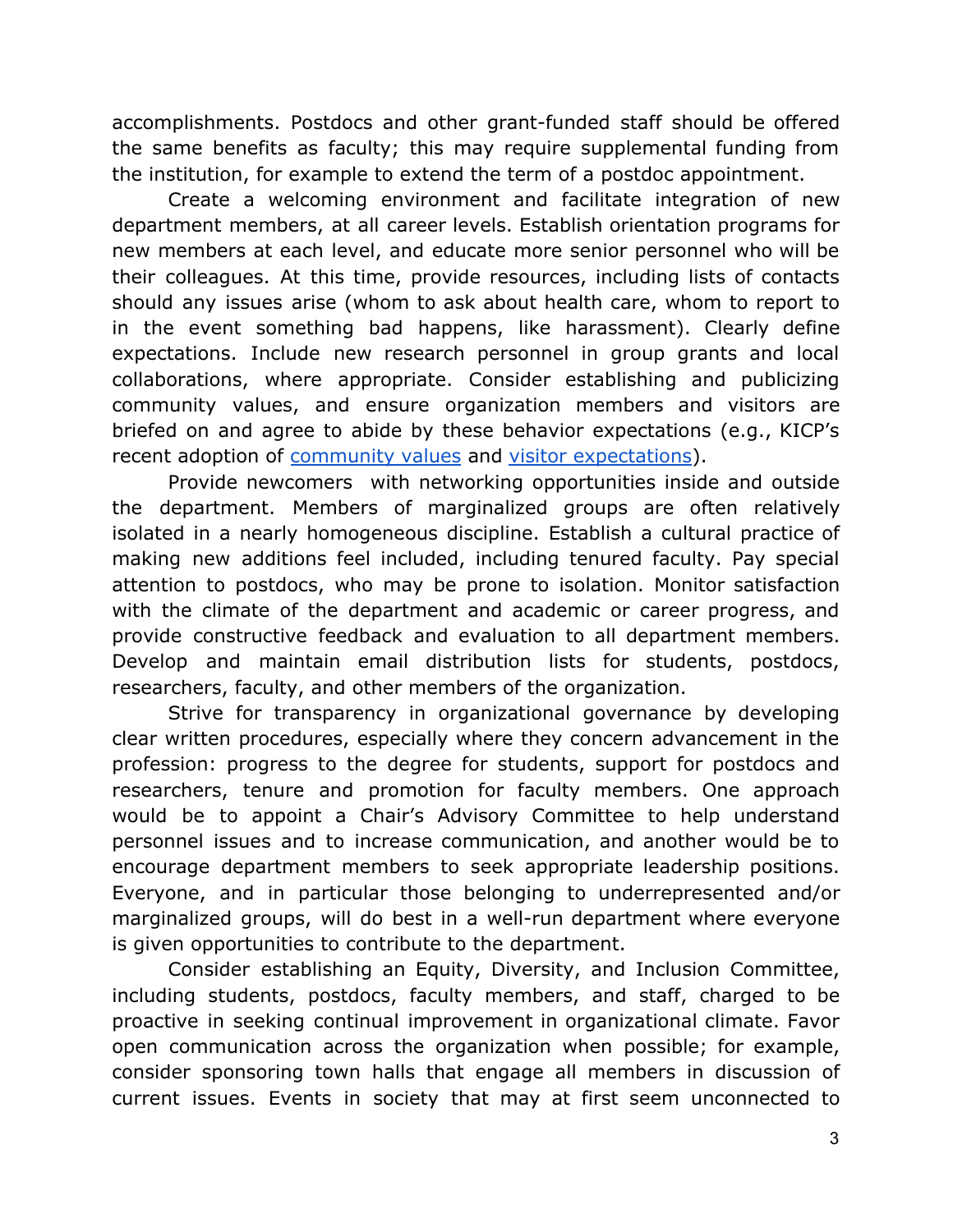science disproportionately impact members of marginalized groups and need to be addressed within the institution.

Proactively identify and remove barriers to access for all. Ensure all departmental spaces, facilities, and events are accessible for people with disabilities.

Include every member in organizational social activities, ensuring that publicity is adequate and that the activities are inclusive and accessible for everyone. Be cognizant that it may be uncomfortable for queer, LGB, or trans people to bring along or talk about family members in these spaces.

Provide opportunities for informal student-faculty interaction – for example at a coffee hour, annual picnic, holiday party etc. Ensure that cultural, religious, or other food preferences are respected, and work with the Disability Services Office to ensure that people with disabilities or food allergies are not excluded. Communicate to everyone in the organization the importance of professional behavior at all social events, as well as in professional settings.

Provide training in recognizing and combating microaggressions, implicit bias, and stereotype threat. All members of the organization, especially professorial faculty, should have periodic training covering sexual harassment, bystander intervention, and the importance of inclusive academic spaces. By "periodic," upon arrival to the institution, annually or every two years thereafter, is recommended. Periodically reminding everyone of available free, confidential campus resources is also recommended.

Stay well-versed in current training best practices, as recent studies have tested the efficacy of various forms of training (for an overview, see [Sorlet](https://www.nytimes.com/2017/12/11/upshot/sexual-harassment-workplace-prevention-effective.html) 2017). For example, bystander intervention training has recently been shown to be particularly effective, e.g., Potter and [Moynihan](https://search.proquest.com/openview/f252c2e8f0064718f33e4e8f968399cc/1?pq-origsite=gscholar&cbl=7561) 2011, [Carnes](http://www.azrapeprevention.org/summaries_cares_2015) et al. [2015](http://www.azrapeprevention.org/summaries_cares_2015). Department chairs in particular should receive this training, as well as training in effective personnel management and specific guidance on how to resolve conflicts or report incidents (including recognizing when to escalate response).

Encourage anyone in a mentoring/instruction role to pursue training and professional development opportunities in creating inclusive classrooms and group spaces. Support organization members in getting mentorship training, especially training that focuses on how best to mentor students from backgrounds different from their own (e.g., [CIMER](https://www.cimerproject.org/#/), NRMN [Culturally](https://nrmnet.net/nrmn-announces-culturally-aware-mentorship-cam-training-module/) [Aware Mentorship training\)](https://nrmnet.net/nrmn-announces-culturally-aware-mentorship-cam-training-module/).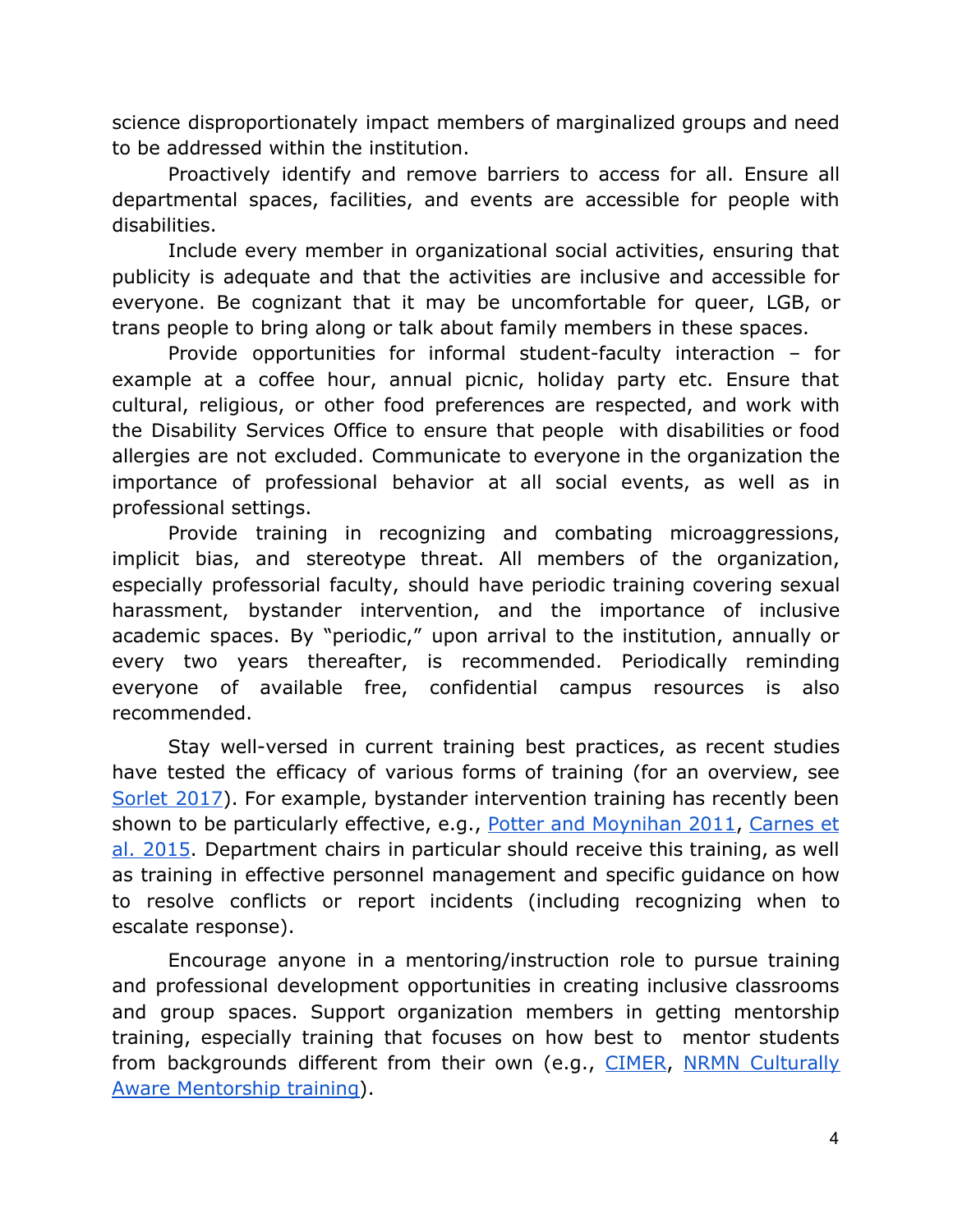Ensure that everyone understands all organizational policies, which include but are not limited to: sexual harassment, discrimination policies, and reporting procedures. In the United States, any organization receiving federal funds must follow Title IX of the Education [Amendments](https://www.dol.gov/oasam/regs/statutes/titleix.htm) of 1972 and Title VII of the Civil [Rights](https://www.eeoc.gov/laws/statutes/titlevii.cfm) Act of 1964. Make sure everyone knows whom to contact with any complaints.

Make the importance of diversity and inclusion to the institution clear to candidates and current faculty members. *Achieving diversity does not require compromising quality; rather, it augments excellence.* Do not allow successful candidates to suffer the "poster child" syndrome: be careful of expecting faculty from underrepresented groups to represent their group. Treat individuals as individuals. Members of underrepresented groups do not want to achieve admission as a student or a postdoc or attain a faculty position because of their identity, nor have to live with the perception that they did.

Evaluate the effectiveness of diversity recruitment efforts by monitoring race, disability status, gender, sexual orientation, veteran status, and religious affiliation in applications, enrollment, and retention. Much of these data are provided to the University upon application; work with admissions and HR to prioritize privacy, potentially waiting until several years have been aggregated to ensure anonymity. Within the organization, maintain a roster to keep track of members' career paths.

Within the organization, check for diversity in discretionary career-influencing decisions, such as: nominations for awards, prizes, membership or Fellowship in societies, prestigious university-level committees, and leadership positions. Maintain a standing "nomination committee" charged with keeping track of opportunities that organization members may be eligible for, and ensure that the nominations process is equitable for everyone.

If it is within the purview of the department or site, conduct exit interviews or surveys among department members at all levels. Faculty members who retire and graduate students who leave with a PhD should be included, but emphasizing people who leave prematurely, especially students who leave without obtaining their intended degree and postdocs who leave before the normal end of their appointment or who plan to leave the field after their appointment. It should be made clear between the interviewer and interviewee that mandatory reporting policies apply in this context and that issues could be raised that would require investigation Ensure that the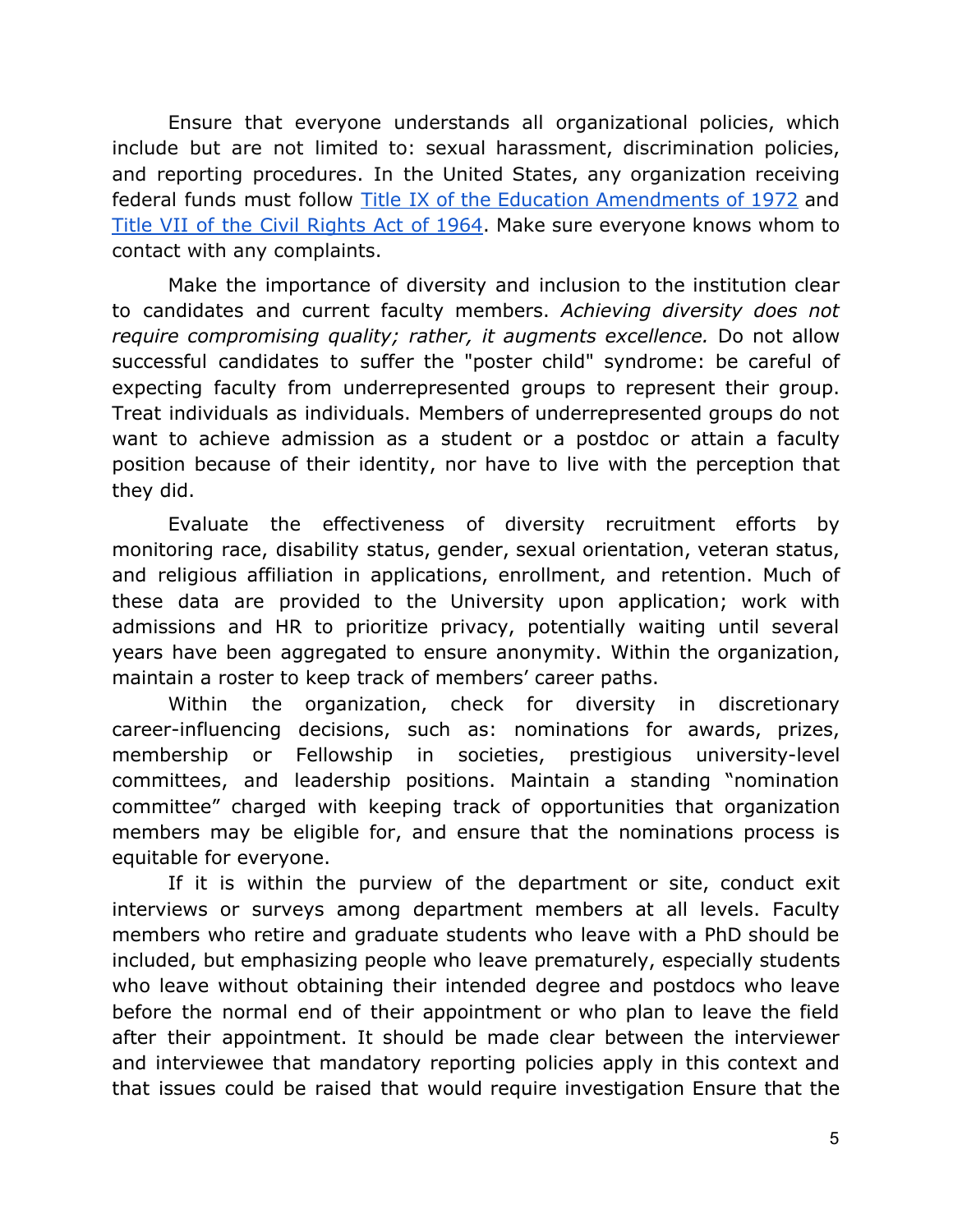surveys are non-threatening, unbiased, and respectful. The results should be anonymous and responses retained until enough information is aggregated so that the data can be utilized without violating anonymity. Due to the sensitivity of the information that may be divulged during these interviews, it may best that they be carried out at the institutional level, rather than the department level.

Eliminate salary disparities between privileged and marginalized groups at all professional levels.

Treat accomplishments by all members in research, teaching, science communication, service, and professional development as cause for celebration. Distribute a periodic newsletter to acknowledge and congratulate contributions by all members. Organize regular social events to build community, celebrate, and make announcements about news in the institution.

Establish a culture of service, where efforts by all members to improve the institution are expected, recognized, and rewarded. Treat the outcomes of this work as you would research successes. Ensure that the majority of the labor is conducted by the most privileged members, rather than expecting marginalized groups to do so. Demonstrating that these activities are valued sets important behavioral norms for all members of the institution, which has a positive impact on the climate for members of marginalized groups.

Encourage all members to seek multiple mentors in addition to their research advisor, supervisor, or chair, and provide resources to do so. Members from marginalized groups should be connected with mentors from similar backgrounds and identities; this may require finding mentors outside the organization.

Do not tolerate [bullying](https://aas.org/ethics#bullying). Departments should have mechanisms in place to identify and eliminate bullying. Bullying can be perpetrated by supervisors, mentors, peers, or groups. Helpful measures include clear codes of conduct and strong social support networks, including mentorship networks.

Establish and publicize a process that enables members to use correct names and pronouns. Institutional leadership should lead by example, providing their correct pronouns on departmental directory pages.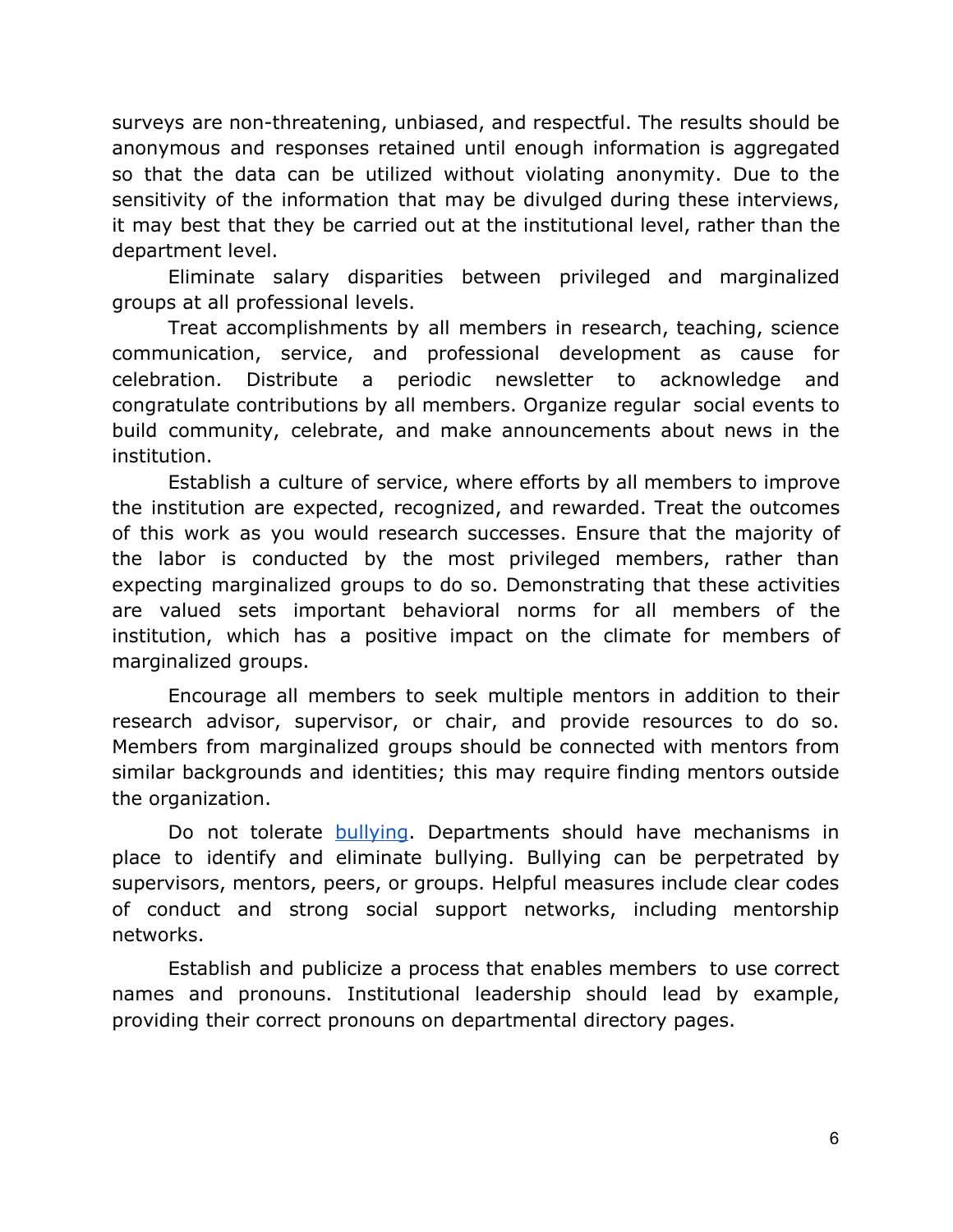## Best practices for students

#### Undergraduate students

Undergraduates should be proactively supported and mentored while learning fundamentals of their discipline and working to find their path forward in academia or post-graduate careers. Below, ways to include undergraduates in departmental activities, effectively mentor, and provide career guidance are outlined.

Seek out, advise, and support undergraduate students according to their needs; recognize that some students need more support than others. Needing encouragement is not a sign of weakness; rather, some students come from backgrounds where pursuit of astronomy is not encouraged (as opposed to seemingly more practical subjects like medicine or engineering) or is not even in the picture. For these students, extra encouragement simply brings them to the same level as more privileged students.

Encourage undergraduates to join research groups, and encourage faculty to hire undergraduates in their research groups. Ensure that faculty members are aware of opportunities for funding undergraduate researchers (e.g., research experiences for undergraduates). Ensure that research group activities, such as group meetings, foster a culture of inclusion and give ample opportunity for undergraduates of marginalized identities to learn and express themselves. Participation in a research group is not only educational, but also enhances a sense of community.

Provide career planning and information for undergraduates, including graduate school planning and preparation resources as well as information about interdisciplinary careers, non-academic careers, and career options at the bachelor's, master's, and doctoral degree levels. For students interested in graduate school, prepare literature on the GRE, noting its demonstrated weakness in predicting research success as well as information on institutions that no longer require it. Provide GRE preparation resources for undergraduates who nevertheless wish to take it. Provide an environment where career exploration is encouraged and students have agency in choosing a career.

Although marginalized undergraduate students may have a supportive community, many, especially first-generation students, do not have access to networks with a strong understanding of mathematics. In such cases,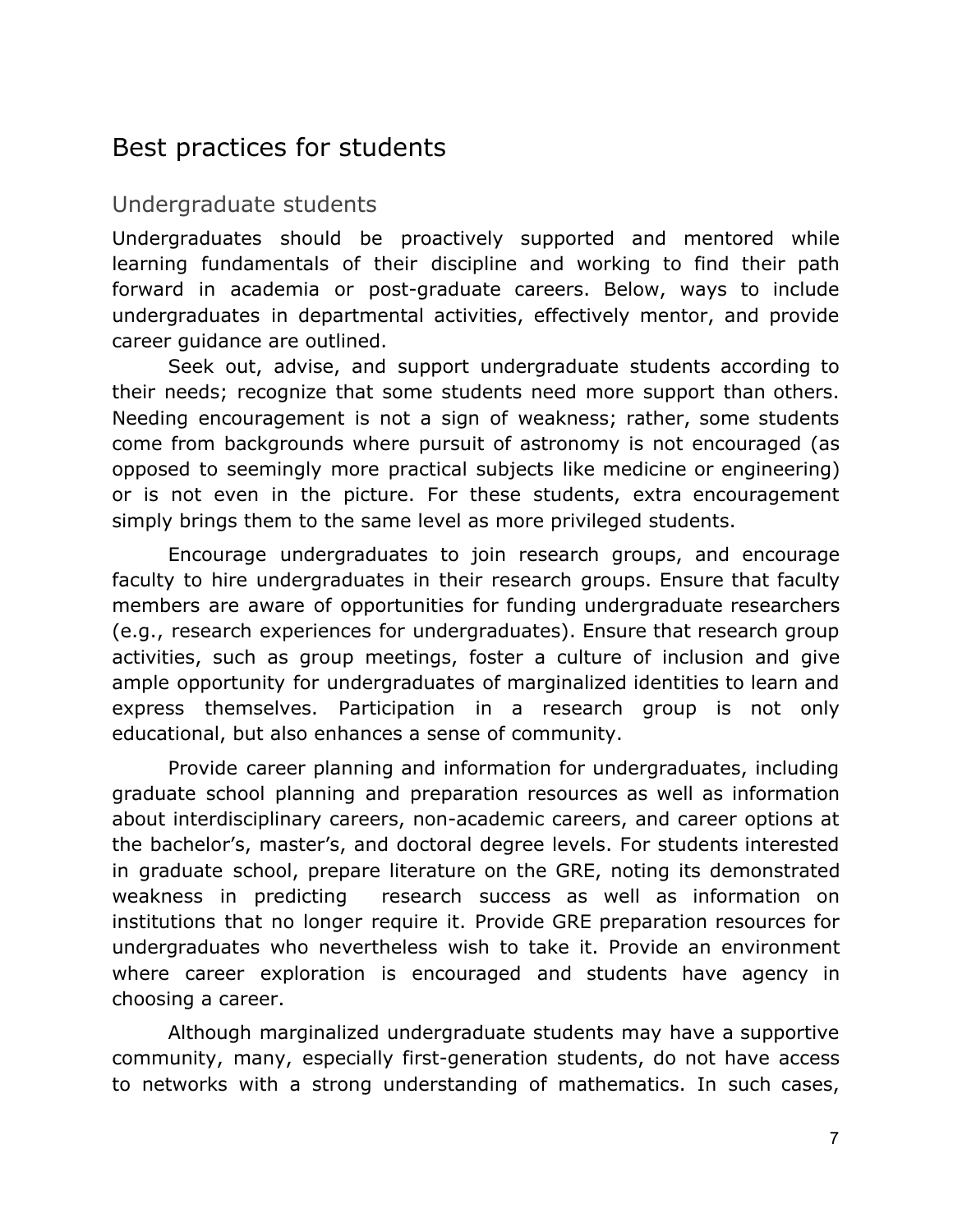professors and peers can be instrumental in explaining concepts that would otherwise have been mastered. Course syllabi should state the specific mathematical concepts needed for the course, and instructors should be open to providing additional resources such as tutoring hours, practice problems, office hours, etc. Faculty and teaching assistants should also be aware of and advertise math resources provided by the university or institution. Faculty should be encouraged and provided with resources to develop undergraduate courses and to explore innovative pedagogy. Provide or connect faculty with resources to attend teaching workshops organized by professional societies (e.g., AAS, AAPT, APS, SACNAS, NSBP). Reward this activity as a valued contribution to the educational mission of the department.

Provide a suggestion box and an accessible ombudsperson for undergraduate students.

Provide an accessible, safe area for undergraduates to meet and study together. Ensure it is a safe space for everyone, especially people of marginalized identities, by establishing and affirming an inclusive culture that everyone must agree to in order to use the space.

Pay attention to marginalized undergraduate students in the classroom. Create assigned study groups, and develop strategies for involving all students in learning. Ask students via confidential means (e.g., notecards or google forms) to provide their correct names and pronouns and normalize the use of correct pronouns. Every instructor should lead by example and state their own correct pronouns on the syllabus and at the beginning of the semester.

Refer students to appropriate university resources for addressing potential issues as early as possible (e.g. financial, physical/emotional health, career development). Foster relationships with on-campus groups such as the career center, counseling center, and identity/affinity groups and invite them to talk about their department during class time. Also provide resources and contacts for potential conflict resolution.

#### Graduate students

Graduate students should leave graduate school with a sense of accomplishment and confidence. To ensure that outcome for students from marginalized groups, we recommend the following.

Ensure that the graduate admissions process and criteria are designed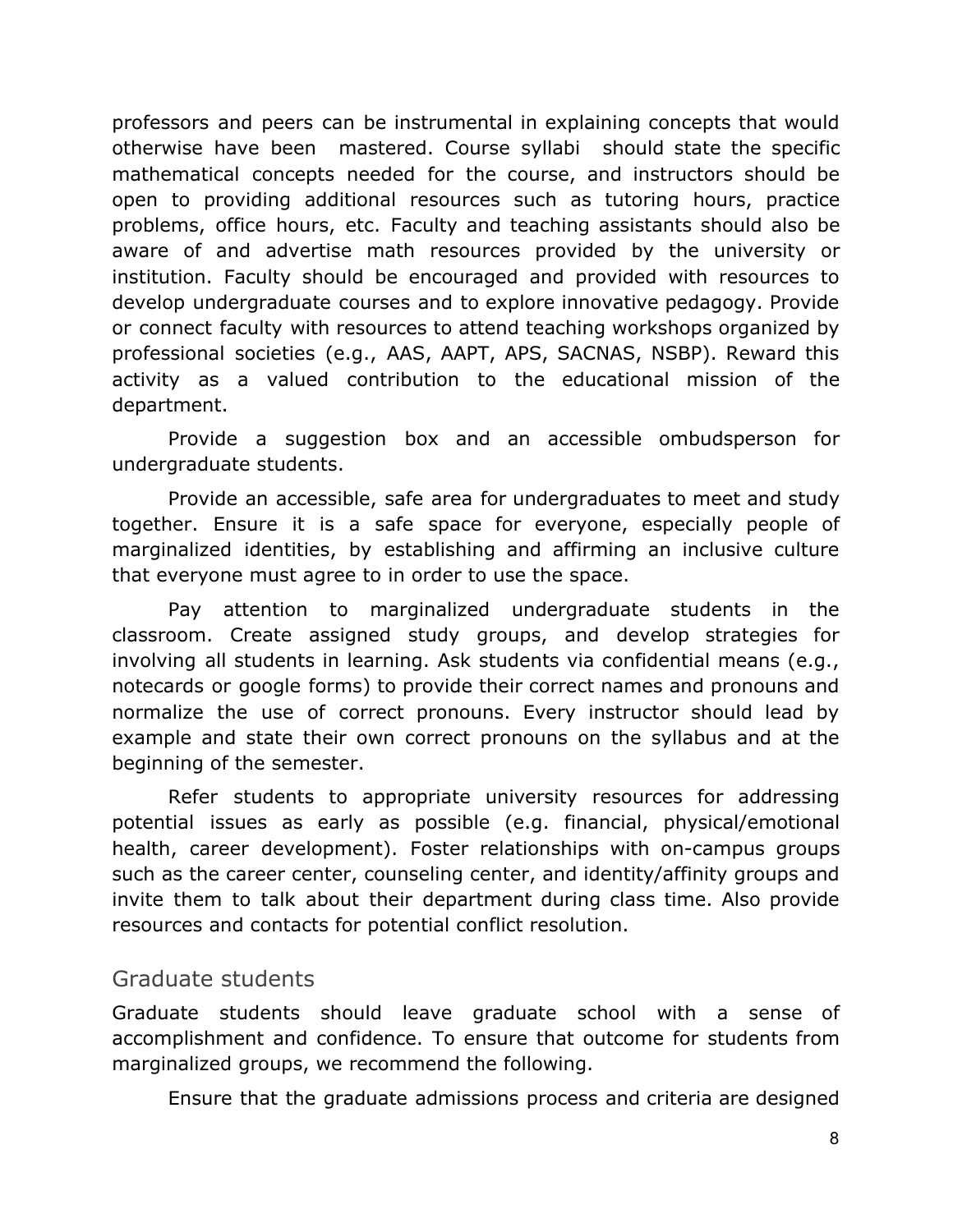to build an inclusive student population. Make applications to the graduate program affordable: reduce or eliminate application fees and consider eliminating the requirement of the GRE. Many standard metrics used to evaluate whether undergraduates will be successful in graduate school are not only biased but counterproductive, automatically filtering out talented students with non-traditional backgrounds. For example, undergraduate GPA and grades have shown to correlate with success only in the first year of graduate school, and have no relationship with research success or completion of the PhD. Cutoffs based on GRE scores are well known to be biased against people from marginalized groups, and the use of GREs should be minimized (see [recommendation](https://aas.org/posts/news/2015/12/presidents-column-rethinking-role-gre) from the AAS President[,](https://aas.org/posts/news/2015/12/presidents-column-rethinking-role-gre) [Levesque](https://arxiv.org/abs/1512.03709) et al. [2015\)](https://arxiv.org/abs/1512.03709), and the fees represent a significant cost barrier for applicants. Review should be holistic and include assessment of non-cognitive attributes. The [Fisk-Vanderbilt tool kit](http://fisk-vanderbilt-bridge.org/tool-kit/) is a good start.

Develop a modern, updated graduate curriculum and exam sequence that prepares students for the 21st century. This might include flexibility to pursue research in interdisciplinary areas or to take courses that will be of use for careers in industry (e.g. business, computing). Required core courses may need to be re-evaluated, as well as preliminary examinations. Misuse of these requirements can delay even the best students from participating in research, extend the time to the PhD degree, and demoralize students needlessly.

Ensure that requirements for graduate degrees are clearly and consistently communicated to students and their advisers, and make sure that all students receive consistent information from their advisers. Inconsistent administration of a graduate program can be indicative of discrimination if only marginalized groups are being penalized.

Be intentional about dismantling the stigma associated with students switching advisors during their graduate career. Build in flexibility to accommodate anything affected by these changes, including deadlines for the qualifier exam and research progress, and gaps in funding. Students should not suffer penalties in funding, time, or reputation, for changing advisors.

Look for ways to provide mentoring and career advice for graduate students who want to pursue career paths other than teaching and research. Possible venues might include bringing alumni back to campus for talks and meetings, holding annual career days, and/or arranging mentoring sessions with visiting seminar or colloquium speakers. Work with university career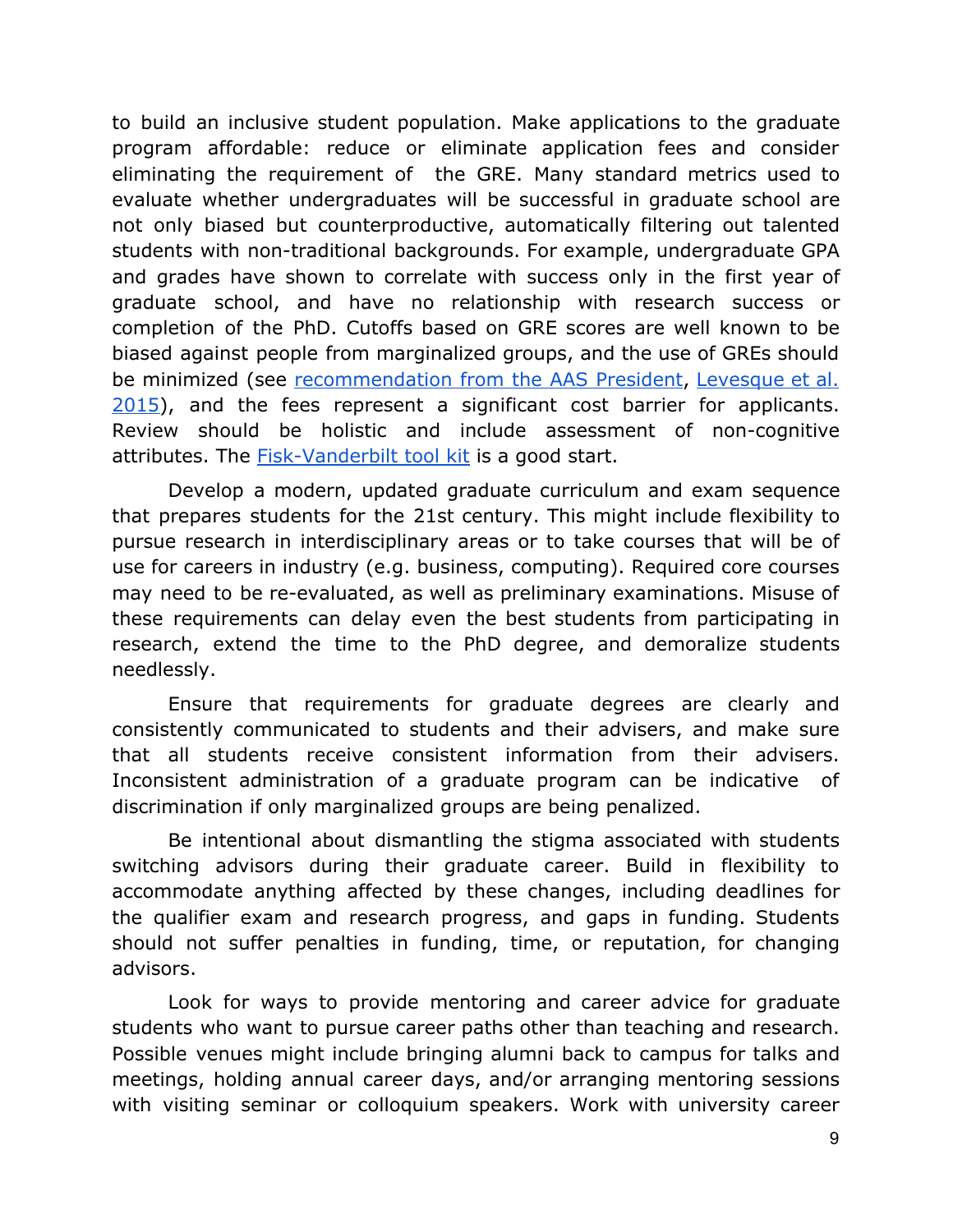services, when available, and encourage students to explore alternative options. Careers outside academia should not be viewed as second rate or as a failure to succeed in academia.

Expect the same high achievement level from all students. Encourage all students to have high aspirations for themselves by providing role models and support. While hiring more faculty and postdocs from marginalized groups is the best solution, bringing in alumni and speakers from other institutions is also helpful. It is especially important to invite scientists from marginalized groups as colloquium speakers so that marginalized students feel represented and visible. Consider encouraging qualified colloquium speakers to give a separate talk on equity and inclusion issues, and offer speakers an honorarium for the additional labor.

Target recruitment of students from marginalized groups in order to increase the applicant pool of underrepresented candidates. Work with the university multicultural center or office of diversity to ensure that proper recruitment procedures are in place. Develop opportunities for promising candidates from marginalized groups who may not have had access to key courses or research experience as undergraduates. For example, provide funding, private instruction, and research opportunities for incoming graduate students to "catch up" the summer before their first semester.

Provide structured opportunities for students to socialize in various groups. No student should be socially isolated. Connect students from marginalized groups to peer groups in other astronomy departments or in other parts of campus. Encourage students to participate in affinity groups and establish connections with on-campus organizations to facilitate integration.

Hold regular meetings or informal lunches between the department chair and/or the graduate director and the graduate students to provide an opportunity to discuss issues of concern and suggestions for improvement.

Provide a suggestion box for students to submit anonymous feedback.

Provide an accessible, safe area for graduate students to meet. Ensure it is a safe space for everyone, and especially people of marginalized identities, by establishing and affirming an inclusive culture that everyone must affirm in order to use the space.

Make available an accessible ombudsperson for graduate students.

Extend opportunities for graduate students to serve on such relevant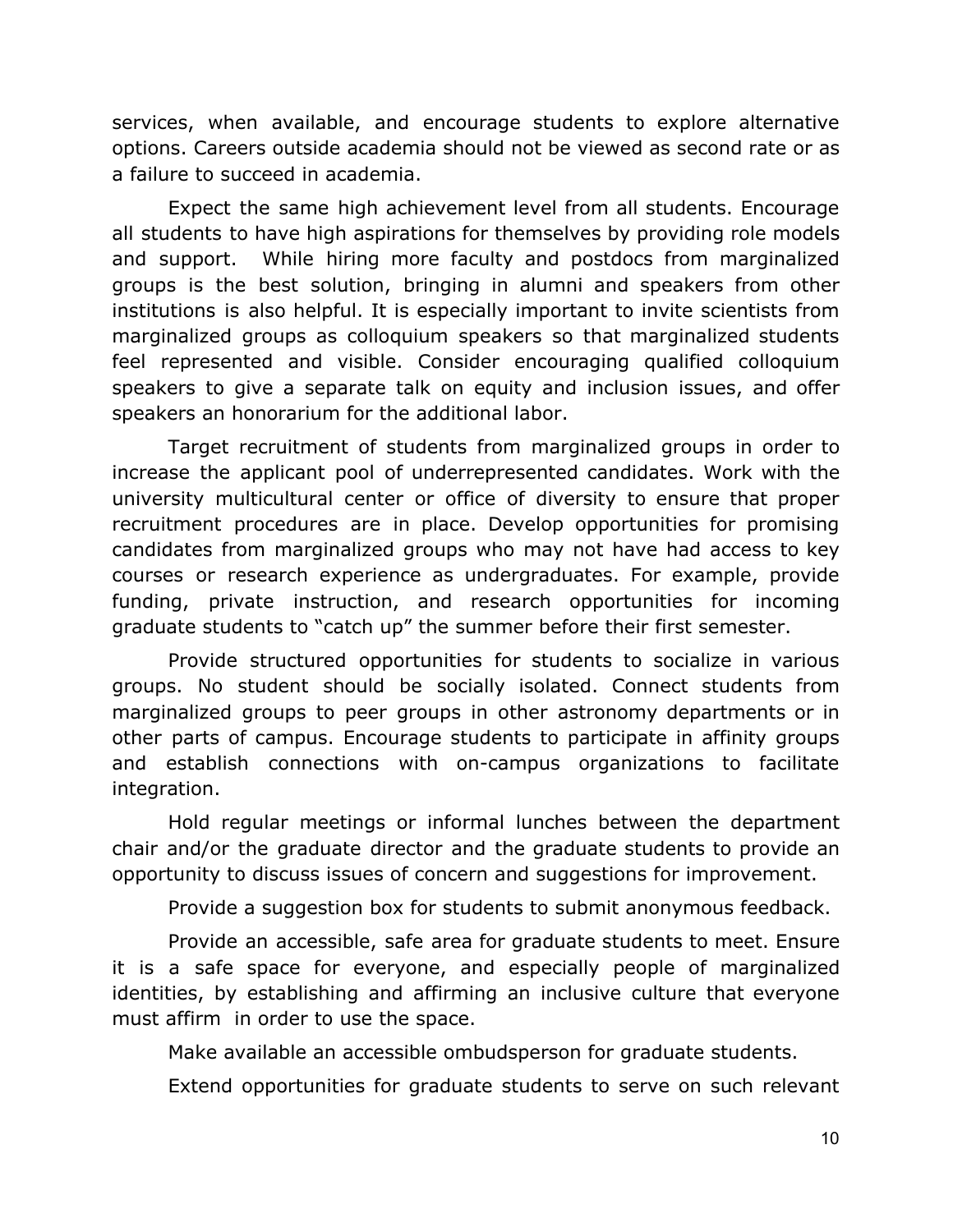committees as graduate admissions, faculty search, equity and inclusion, etc. Their input is essential, and their participation provides leadership and training opportunities. To ensure an equitable division of labor, the bulk of the work should be done by faculty in consultation with graduate students - especially those of marginalized identities. Make it clear that exclusion of graduate students from these activities creates real barriers.

Support and develop roles for an astronomy graduate student association (GSA). Appoint a faculty member to attend GSA meetings and keep other faculty abreast of current issues. Encourage participation by graduate students and emphasize the importance of advocating for their needs.

Encourage participation in professional meetings, associations, collaborations, and opportunities beyond the university, especially those targeting marginalized groups. Acquire funding so that marginalized students can participate in affinity conferences (e.g., NSBP, SACNAS) and support their attendance by accompanying them. Prioritize provision of this funding. If only insufficient funding can be obtained and when absolutely necessary, provide ample support and opportunities for students to apply for resources. While self-provision of funding can be desirable in terms of proposal-writing experience, it places a significant time burden on already potentially overwhelmed students. Respect students' wishes, comfort, and safety by not insisting on shared accommodations with other group members/through conference housing forums to save money.

If they do not exist already, support the creation of local chapters to support marginalized groups (e.g., SACNAS, NSBP, AWIS, SPS, oSTEM). Local chapters provide invaluable on-campus support and engagement that graduate students aren't often encouraged to seek out and take advantage of. Support student efforts to form their own groups in addition to local chapters of national organizations; cohort-building and peer mentoring are incredibly important.

Implement and support Bridge programs and collaborations in partnership with minority serving institutions.

Provide medical, parental, and family leave for graduate students similar to what is available to faculty.

Establish a "safety net" so that students are not dependent on only one person for funding support. For example, a pool of grant overhead funds could be set aside for emergency support of the occasional student who is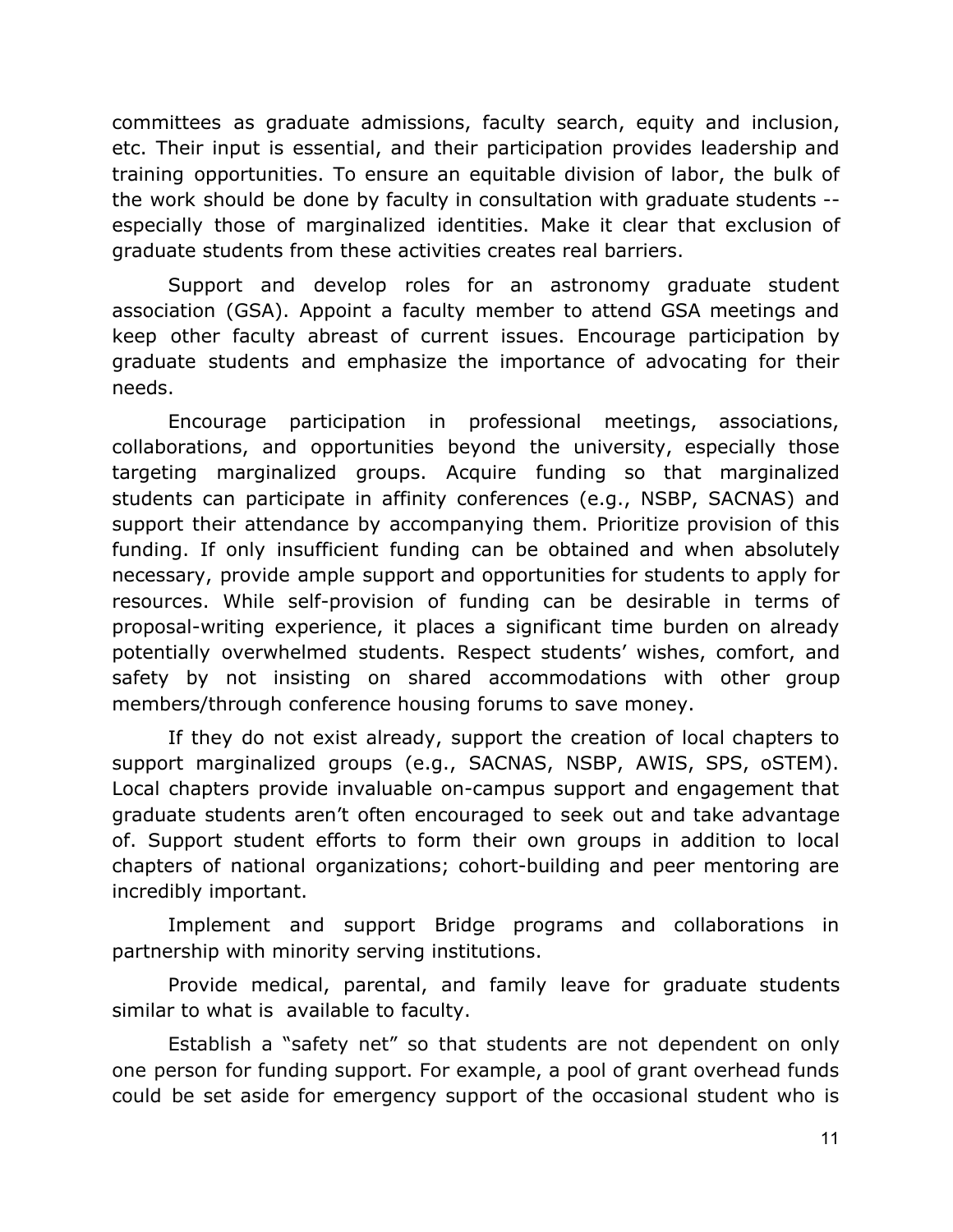making good progress toward the degree but whose adviser loses funding, changes fields, fails in mentorship toward the student, or leaves.

Make sure students know about institutional support outside of the department: women in science/engineering organizations, the career center, the disability/accessibility office, the counseling center, other diversity-supporting organizations, the campus [Title](https://www.dol.gov/oasam/regs/statutes/titleix.htm) IX office, ombuds office, affinity groups, etc.

# Best Practices for Postdoctoral Researchers, Research Scientists, and Lecturers

Postdoctoral fellows, research faculty, and staff are the drivers of many departments' research and teaching activities. Despite their importance to home departments and institutions as well as representing the future of astronomy, members of these groups often have a poorly defined status, receive inadequate mentoring, and have low professional profiles. Improved mentoring and networking can increase their likelihood of continuing in science, especially for members of marginalized groups. To support these scientists' success, the following steps are recommended.

Provide opportunities for postdocs and research scientists to teach courses, publish independently, serve as mentors to undergraduates and graduate students, and serve as P.I.s on grant and observing proposals. Advertise and encourage participation in professional development opportunities provided by the university. These activities will be a significant advantage in job searches and should be provided before postdocs start applying for permanent positions in academe or in industry. Postdocs should receive mentoring and training in all such skills.

Perform evaluations for all postdocs and research scientists at least annually, with constructive feedback, and with an opportunity for discussion of career goals. Faculty should be trained on how to effectively mentor postdocs and give constructive performance reviews. Postdocs should be given the reciprocal opportunity to evaluate their mentors and faculty advisors. In general, expectations should be clearly defined and agreed upon.

Include research scientists in department social activities and in department committee activities, including student thesis committees. Involve senior research faculty in the mentoring and evaluation of junior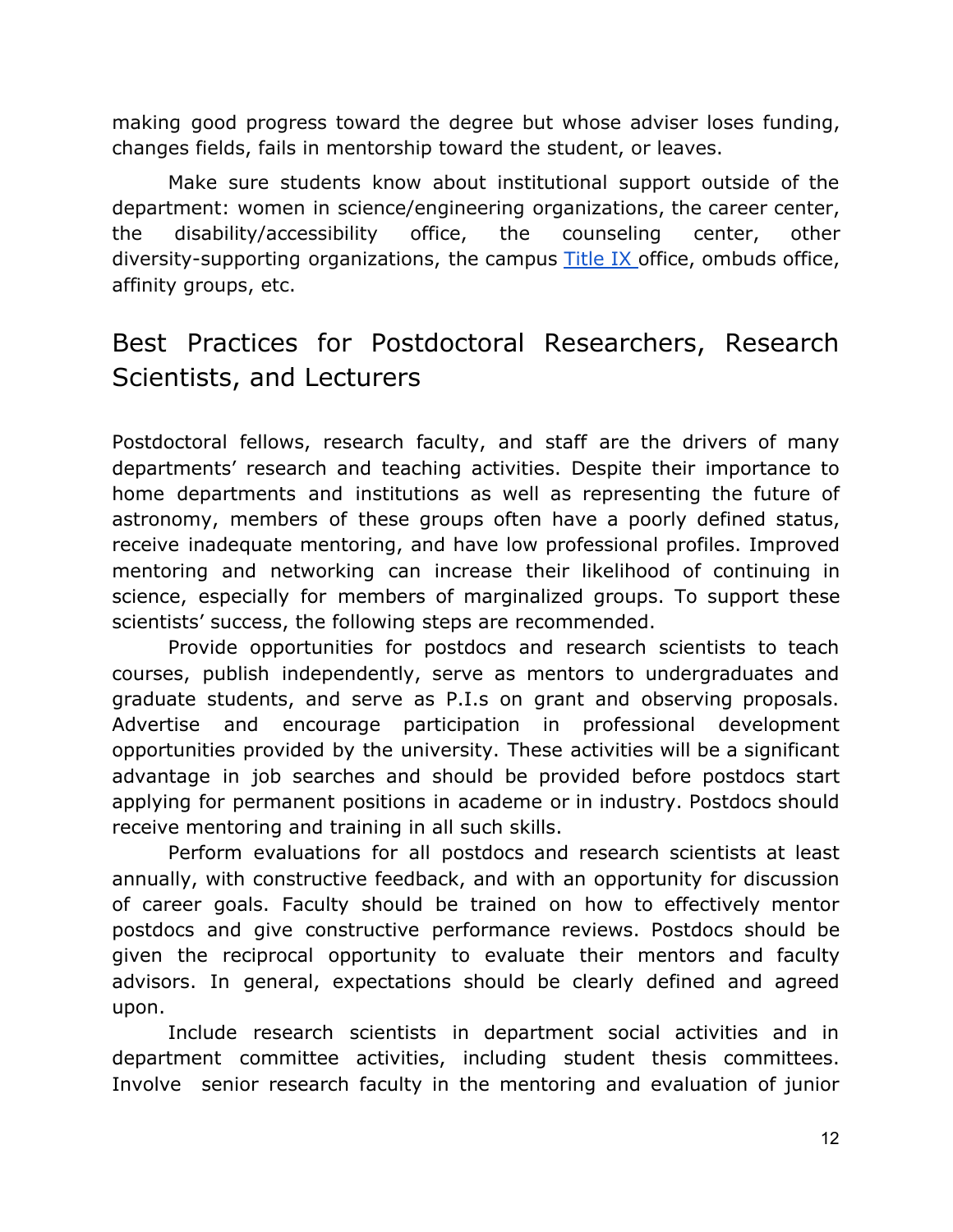research faculty in order to help junior and senior researchers feel included and to promote uniformity of research standards throughout the department. Research faculty should be involved in department self-governance and provided with appropriate training. Ensure that research scientists have a well-established career path within a department (e.g. Postdoc, Research Scientist, Senior Research Scientist, Faculty Adjunct). These individuals should get advice and feedback on the steps they would have to take to advance within the research scientist structure, or alternatively to secure an independent permanent position should they so desire. Clearly defined career paths enable career development, including for long-term staff, and ensure that research staff who are qualified for faculty positions are able to secure them, whether in the department or elsewhere.

Consult the National [Postdoctoral](http://www.nationalpostdoc.org/) Association (NPA)'s updated (2017) [recommendations](http://c.ymcdn.com/sites/www.nationalpostdoc.org/resource/resmgr/docs/2018-01PostdocSurvey-17PAGES.pdf) on policies to address the needs of postdocs. While the recommendations are aimed at institutions, some could be implemented at the departmental level. In any case, departments should push for these recommendations to be adopted at the institutional level. For example, the NPA recommends that institutions have a postdoctoral association and an active, dedicated postdoc office housed in their administrative structures. The administrator of the postdoc office can exercise broad oversight to ensure that the institution is serving the needs of its postdocs.

Establish policies to deal with grievance-prone issues such as authorship disputes and termination because of causes such as loss of grant funding.

Specify a minimum stipend for postdocs and a required annual increase.

Ensure that all postdocs and research scientists receive equal benefits to tenure-track faculty, regardless of their funding source. Benefits, such as health insurance, for individually- and externally-funded postdocs are sometimes available nonuniformly or not at all; they should be provided uniformly to all postdocs and supplemented if necessary.

Define and enforce uniform position titles for postdocs so that they can be tracked in the institution's personnel records and their status monitored. Collect data, or push for the institution to collect data, on the disability status and socioeconomic status of postdocs. In the big picture of diversity

and inclusion, data are most lacking along these axes.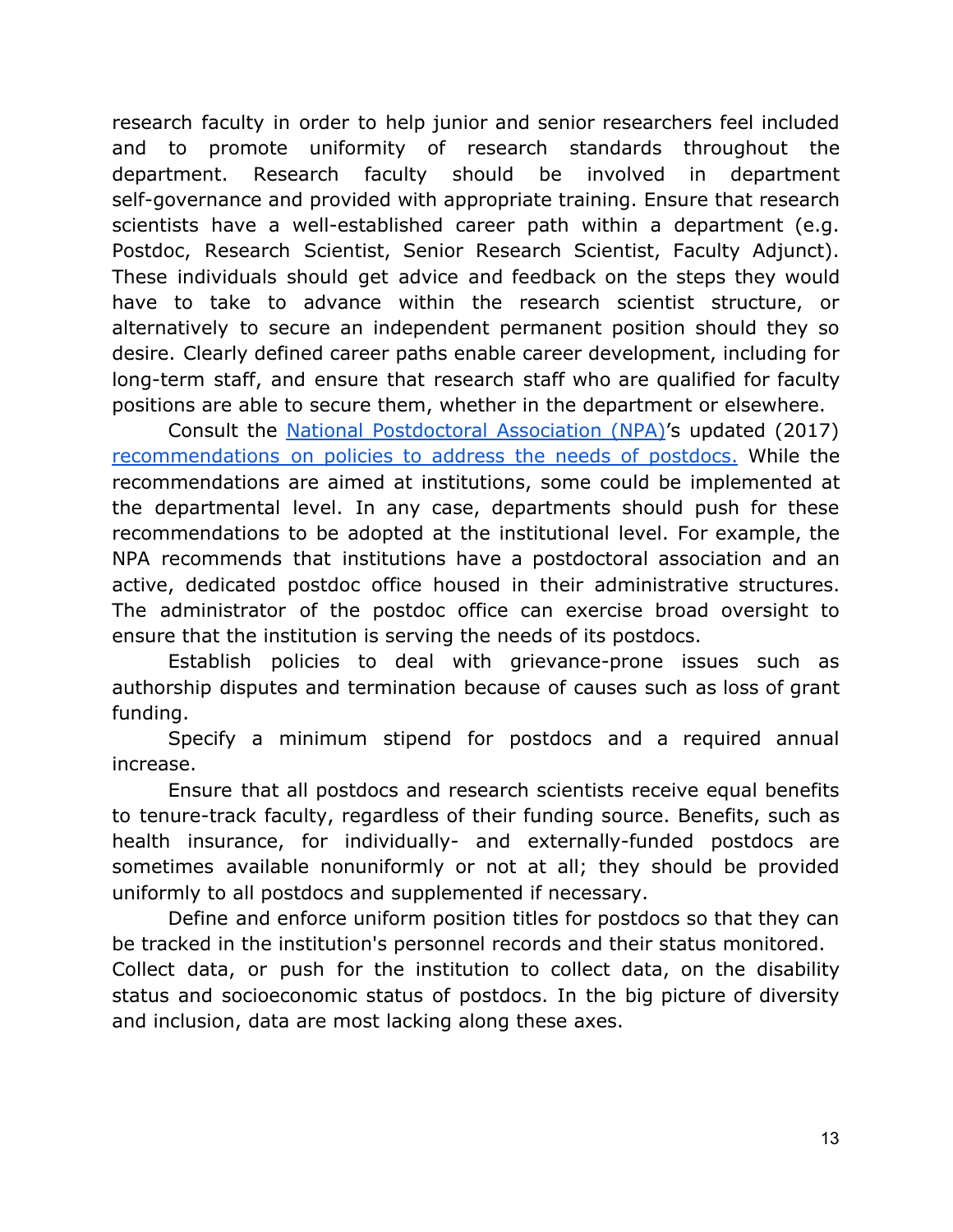# Best Practices for Faculty

Departments should aspire to a positive environment in which all faculty members are treated with respect. The chair and other faculty leaders should set a high standard and work actively toward this goal. If this cannot be achieved easily, help can be solicited either by appointing a chair's advisory committee drawn from the faculty leadership and charged with bringing about change, or by utilizing the institution's equity and inclusion resources or by arranging an AAS Climate Site Visit, or by other means. Specific recommendations about how to achieve an inclusive environment for faculty follow.

Hire a critical mass of faculty members who have the skill and motivation to improve the climate in your department, using the methods given in "Inclusive Hiring for the Most [Qualified](https://docs.google.com/document/d/1okW1zoljLklSdbqaRFNw_jZQjJdCdU6pN51fmgQ1ul8/edit?usp=sharing) Faculty" and any other approaches that are useful.

Develop good mentoring practices for all faculty. Many members of underrepresented groups will benefit from formal mentoring because informal mentoring is either unavailable or sparse. One way of establishing mentoring relationships is matching with senior faculty from outside the department. Or, with care and appropriate training, senior faculty can serve as mentors for new faculty from marginalized groups. It is important not to overburden senior faculty members who belong to underrepresented and/or marginalized groups. Peer mentoring programs and mentoring networks should also be provided to help ensure that faculty from underrepresented or marginalized groups are not socially isolated. The mentor should, at a minimum:

- provide clear guidelines on criteria and timelines for promotion and tenure and provide examples of successful cases
- check career expectations regularly (decreasing expectations are a negative sign)
- check progress regularly, and provide early intervention where apparent progress is below standards
- offer assistance with preparation of grant proposals and provide examples of successful cases.

Provide diversity and inclusion workshops as part of faculty development, and reward activities that enhance the climate and promote diversity. For example, attach value to diversity recruitment by providing